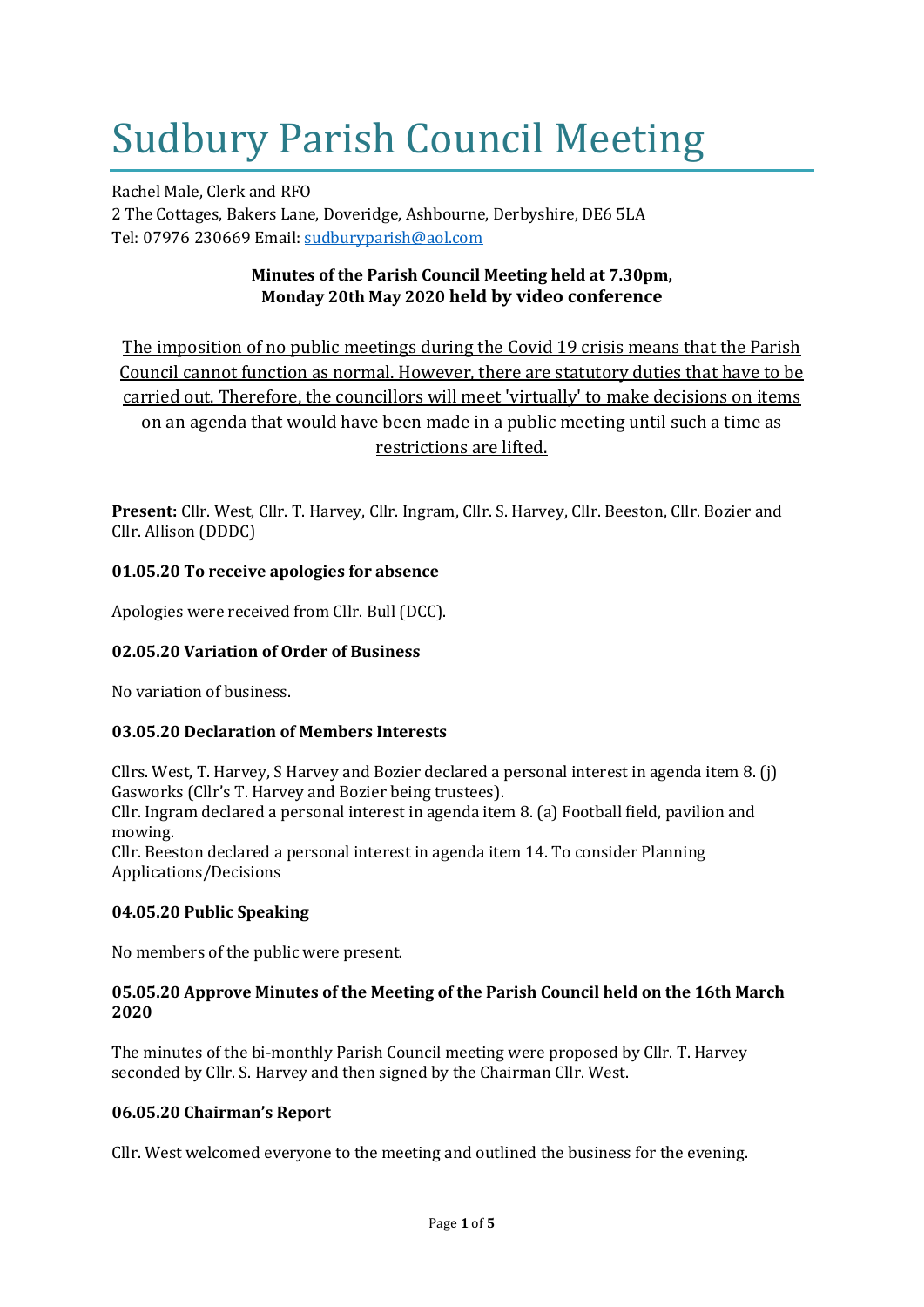# **07.05.20 Covid19 – to RESOLVE to note the information and on what action to take.**

a) Postponement of Annual Parish Meeting until 2021

RESOLVED to postpone our Annual Parish Meeting until March 2021.

b) Annual Governance & Accountability Return dates extended by 2 months.

Noted.

c) Standing Orders to be amended to include the approval of online meetings.

The following amendments to the Parish Council standing orders have been recommended by DALC:

- A person shall notify the meeting when requesting to speak by means of either physically or electronically raising a hand.
- Voting on a question shall be by a show of hands, physically or electronically or by each councillor giving their vote verbally, one at time.
- External audit, including the annual governance statement, shall be presented to the Council for consideration and formal approval before 31 August.

RESOLVED - to amend the Standing Orders as above.

# **08.05.20 Report from the Clerk on on-going matters**

Defibrillator – door to the external cabinet has now been. Invoice total =  $£30.00$ .

# **09.05.20 Village Reports:**

(a) Football Field, Pavilion, Mowing

No issues to report.

i. Mowing Contract 2020/2021

Due to social distancing measures in place the Council have been unable to meet the contractor on site with a view to trial a month-long contract of the field mowing.

The Clerk has received 2 quotes from contractors with their own mowers for an ad-hoc cut in the meantime;

Company  $A = £120 + VAT$ Company  $B = \pounds 115 + VAT$ 

It was decided to go with Company B, Darren Abel. It was RESOLVED the Clerk would arrange as soon as possible. This was proposed by Cllr. West and seconded by Cllr. Bozier.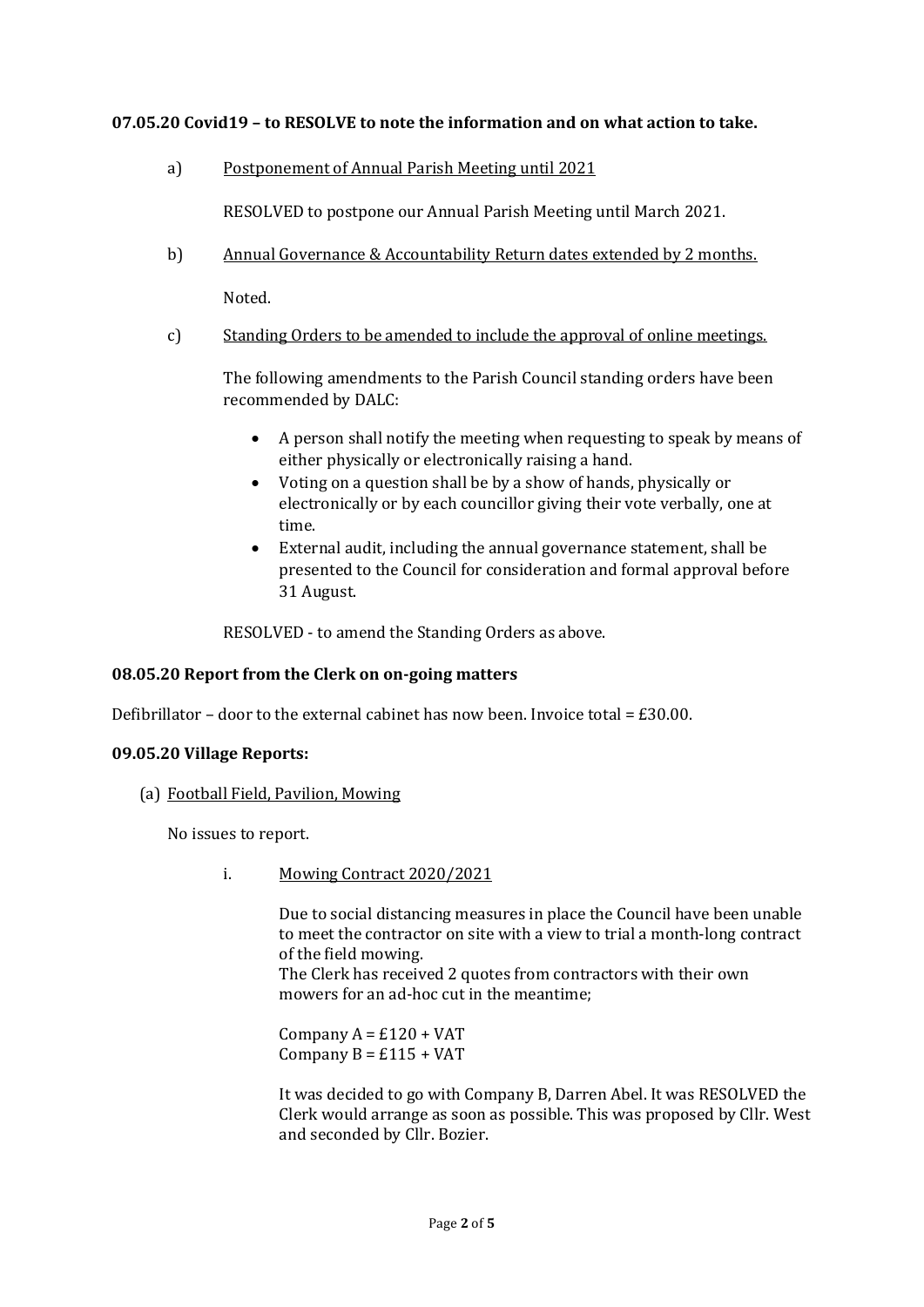#### (b) Bus Stops and Bus Route

No issues to report.

(c) Website

No issues to report.

#### (d) Highways Report

The Clerk has received an email from a resident regarding speeding cars along Main Road which has resulted in a smashed windscreen. The Clerk informed the resident that the Council continue to send all feedback from residents to Highways (DCC) asking for a review of the village speed limit.

(e) Public Footpaths and Rights of Way

Old Road footpath – The Clerk is continuing to investigate who owns this land.

A515 Verges (between 2 roundabouts) **–** still waiting for vegetation to be cut back, however due to COVID-19 this is taking longer. The Clerk will continue to chase.

(f) Sudbury Park

The Clerk is still waiting to hear an update from the Prison with regards to them mowing the 3 green areas on the Park. In the meantime, the Council are happy for their mower to be used so long as the Prison provide the fuel.

(g) Parish Rooms

Fire door – still awaiting repair to ensure it opens correctly. The Clerk will continue to chase.

(h) National Trust

No update/issues reported.

(i) Sudbury Estate

No update/issues reported.

(j) Gasworks

Cllr. Harvey gave an update from the Trust. They are continuing with their fundraising with the next event planned for the 7th June, where they are creating artisan picnics to enjoy in the comfort of residents home.

(k) Prison

No issues to report.

(l) Doveridge Scout Group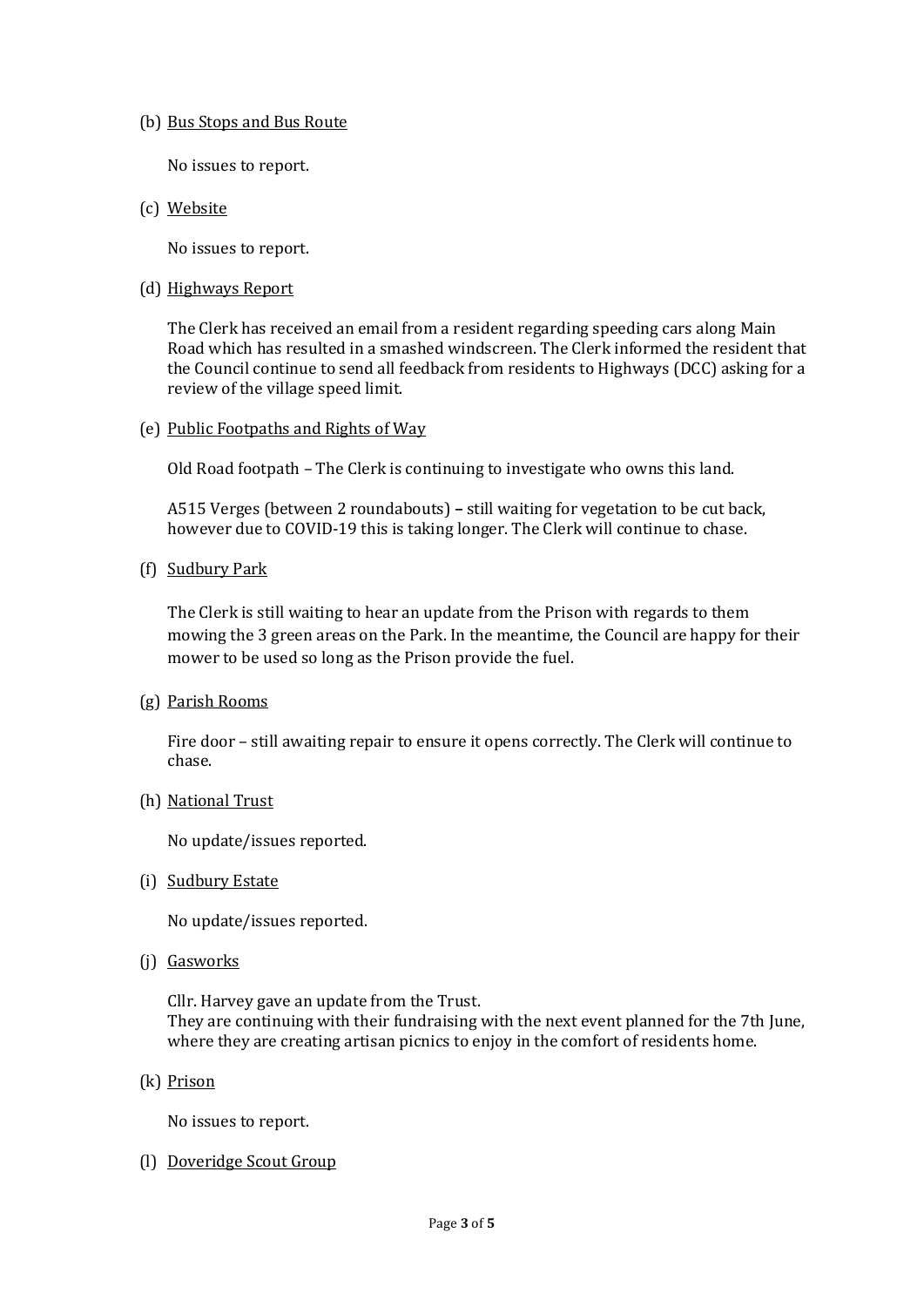Doveridge Scout Group have requested a £150 grant. They are a brand-new group with a few children from Sudbury also attending, they hope to grow once Sudbury Primary is reopened and they can visit and advertise. They would like to buy new equipment to get them going including a storage container, camping equipment etc. It was RESOLVED to defer to the next meeting so the Clerk could find out the exact number of children that are from Sudbury.

# **10.05.20 Parish Council Insurance**

Renewal received. Annual price = £671.60, if we enter a 3-year long term agreement (LTA) it reduces to £640.52. It was RESOLVED to renew with the 3-yr LTA. This was proposed by Cllr. T. Harvey and seconded by Cllr. S. Harvey.

# **11.05.20 Derbyshire Association of Local Councils Circulars**

Circular 04-2020 received. May 2020 Newsletter – received.

# **12.05.20 Finance**

# (a) Payments made

| 26.03.20                  | Ashcroft Services, defib door repair | £30.00             |  |  |
|---------------------------|--------------------------------------|--------------------|--|--|
| 27.03.20                  | Rachel Male, Clerk Salary            | £166.78            |  |  |
| 02.04.20                  | Rachel Male, ink                     | £7.99              |  |  |
| 02.04.20                  | 2commune, website hosting            | £330.00            |  |  |
|                           | 02.04.20 DALC, Annual Subs           | £169.06            |  |  |
|                           | 01.05.20 DALC, Annual Subs           | $£169.06 - DOUBLE$ |  |  |
| PAYMENT, AWAITING REFUND. |                                      |                    |  |  |
|                           | 01.05.20 Rachel Male, Clerk Salary   | £174.55            |  |  |
|                           |                                      |                    |  |  |

The Clerk's payslip for March & April and bank statements will be signed when social distancing allows.

These payments were authorised by email with the Chair and Vice chair at the time of the payments being made.

# (b) Income

| 30.03.20 DDDC, Reimbursable Expenditure 2019/2020 | £518.00  |
|---------------------------------------------------|----------|
| 08.04.20 HMRC, VAT Refund 2019/2020               | £628.15  |
| 30.04.20 DDDC, Precept                            | £7178.00 |

# (c) 2019/2020 Budget Appraisal

The budget appraisal as of 20.05.2020 was emailed prior to the meeting to all Councillors. This will be signed when social distancing allows.

# **13.05.20 Financial Regulations, Standing Orders and Asset Register**